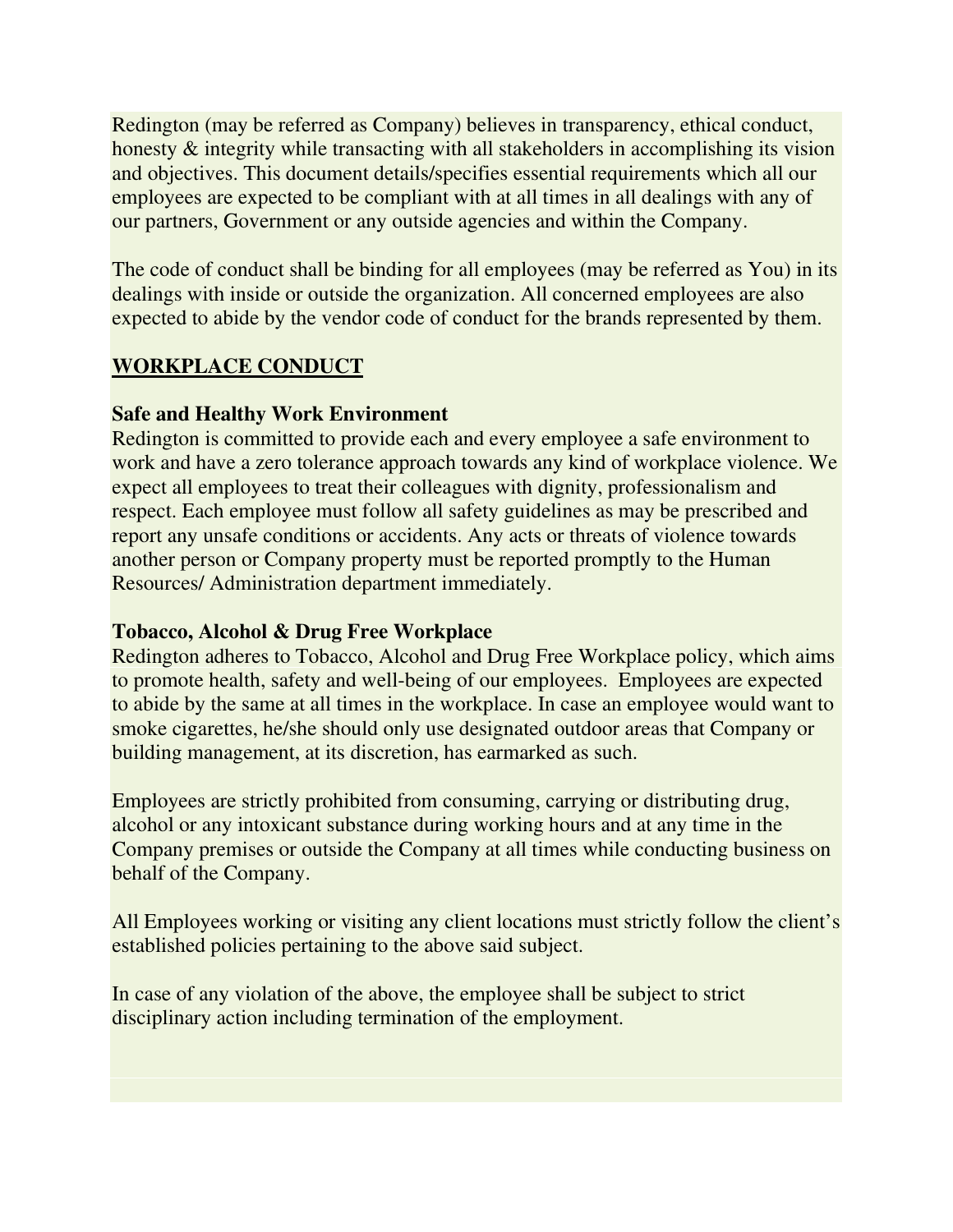### **Dress Code**

We expect the employees to be in formals while attending office or any meetings wherein the employee is representing the Company. Smart casuals are allowed only during last day of the week e.g. Thursday where the weekend is on Friday and Saturday.

### **Fair Employment Practices and Sexual Harassment**

Redington practices equal opportunity & a zero tolerance approach on any kind of discrimination whether engaged by an employee or other person with whom the employee may contact as part of their employment. The Company do not tolerate discrimination based on any considerations and all employees are treated the same with respect to their qualification, experience, nationality etc. All business decisions shall be taken on merit and shall not be due to any other considerations including race, religion, nationality, gender etc.

It is expected that all employees shall abide by the company policy as notified from time to time & accordingly make decisions pertaining to recruitment, employment, promotion, transfer, pay and benefits, training, lay-off and termination.

#### **No Harassment (verbal/ physical)/Misbehaviour/Discrimination**

Sexual harassment is an unwelcome sexual advance, unwelcome request for sexual favours or other unwelcome conduct of a sexual nature which makes a person feel offended, humiliated and/or intimidated, where a reasonable person would anticipate that reaction in the circumstances or creates an intimidating, hostile, or offensive work environment.

Employees should not engage in any form of harassment in the workplace, including verbal harassment (epithets, derogatory statements, slurs), physical harassment (hitting, pushing or other aggressive physical contact), visual harassment (posters, cartoons, drawings, pornographic material) and any kind of sexual harassment.

Any violation of the same shall be reported to the Human resources department. Any employee found to be in violation or offending shall be subject to necessary disciplinary proceedings including termination of employment.

### **CONFIDENTIALITY**

Confidential information shall include all such information relating to the vendors, customers, markets, business strategies, financials, policies and procedures and all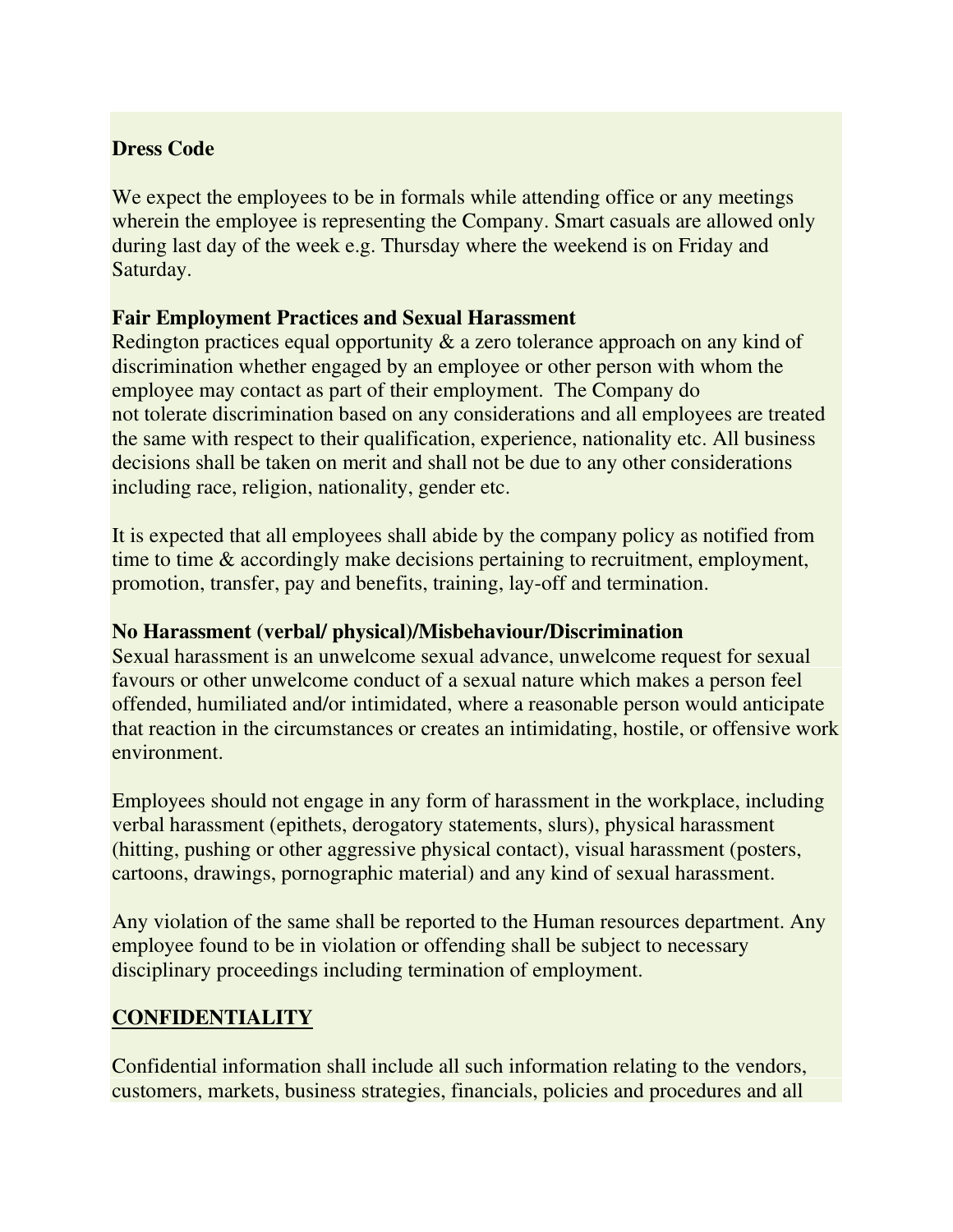such other information as may be deemed to be confidential or shall be treated as confidential by any ordinary person.

You must safeguard confidential information of the Company by not transferring, publishing, using, or disclosing it to any party other than as may be required in the ordinary course of business. Materials that contain confidential infrmation or that are protected by privacy standards should be stored securely and shared only internally with those employees with a need to know. You shall not without express authorization provide any information designated as confidential to any third parties. You shall also not disclose any confidential information which you may be privy to due to your employment with the Company after your separation from the Company for a period of 3 years.

In case of any violation, you shall be held responsible and disciplinary action shall be taken against you.

# **USE OF INFORMATION TECHNOLOGY AND SOCIAL MEDIA**

Our information technology systems are essential business tools for our work. As an employee you have the responsibility to use the same appropriately within the law. The usage of the system or information network should be in accordance with good business practice and in accordance with interest of the Company.

While posting any posts or update on the social media, you should refrain from posting any posts which are illegal, abusive, defame or not in accordance with the law. Also you should refrain from posting any comments on the social media with respect to the Company to give an impression to the outside world that opinions expressed by you are the opinion of the Company.

You shall also ensure that any of your personal posts in the social media does not create any risks to the Company or to the group. You shall refrain from posting any issues/matters on social media on any religious, political or local customs/practices. In case of any violation of this, the Company shall take appropriate disciplinary action against the employee and the employee shall be personally responsible for such comments made.

### **CONFLICT OF INTEREST**

The term "conflict of interest" describes any circumstance that could cast doubt on your ability to act with total objectivity with regard to the business. A conflict of interest occurs when your personal, financial, or family interests or relationships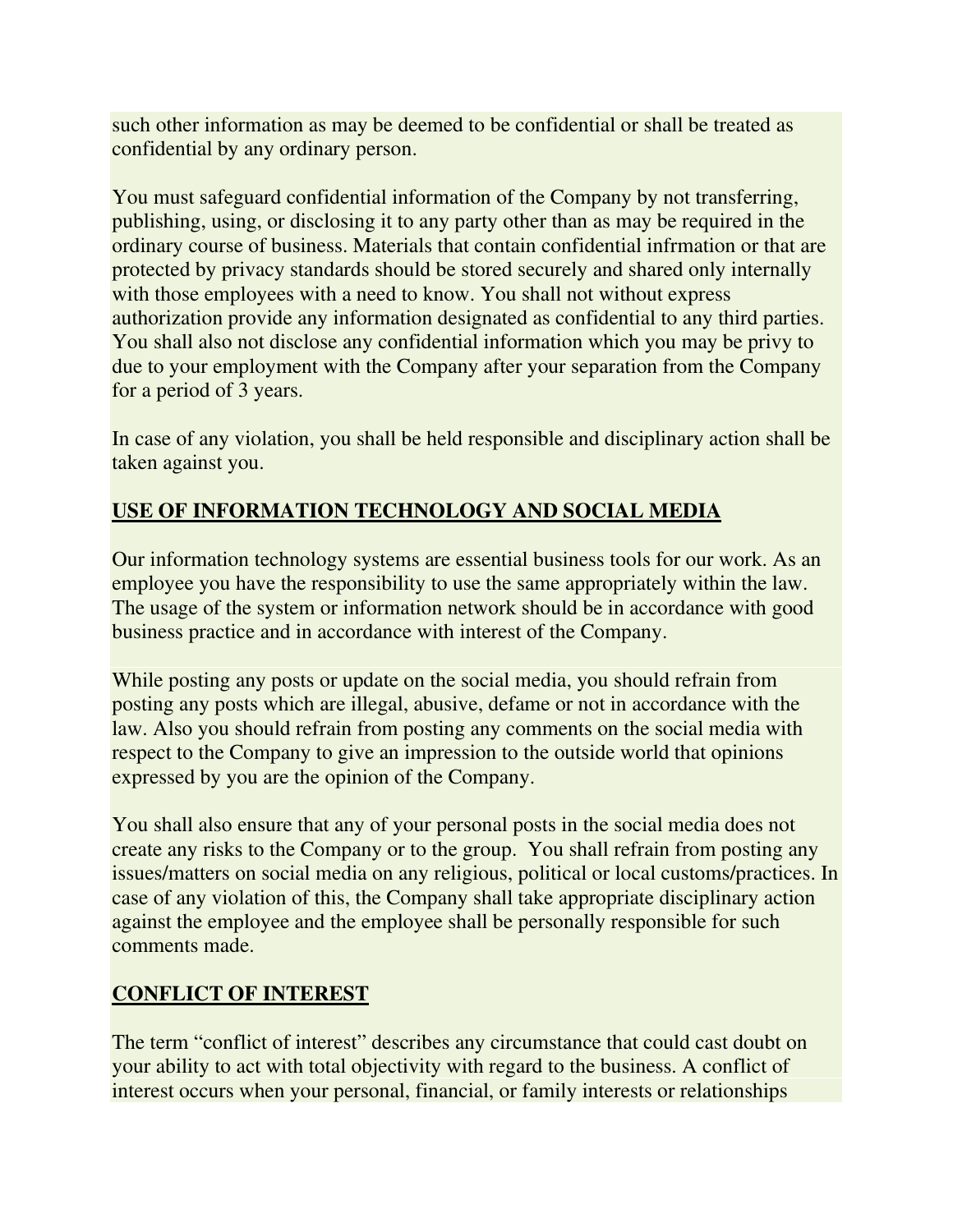interfere, or appear to interfere, with your ability to be objective and act in the best interest of the Company. Employees are expected to have complete attention towards their work.

The Company wants its employees to be free from any such conflict of interest. You shall always keep the Company's interest in mind and your activities outside of work should never interfere with your ability to make the right decisions. You also must avoid situations that conflict or even appear to conflict with the best interest of the Company. In case of any such conflict of interest, the concerned employee shall inform the Company or provide a declaration letter. The Company shall have the right to seek a declaration from the employee at such intervals as it may deem appropriate.

# **ACCURATE FINANCIAL RECORDS AND BOOK KEEPING**

Our stakeholders rely on our financials for making an informed decision with respect to investment or business decisions. We maintain our accounts accurately which reflect the current state of affairs of the Company and also in accordance with the document retention policy & applicable laws. No Employee may make false, misleading, incomplete, inaccurate or artificial entries in the books, records or accounts of the company nor establish or maintain any undisclosed or unrecorded fund or asset for any purpose.

You shall not engage in any activities wherein the records are posted without proper authorization or against our accounting policy.

# **PROTECTION OF COMPANY ASSETS**

It shall be your duty to ensure that the Company's assets and information are always protected. All the Company assets and information shall be used only for business purposes. Each Party has a responsibility to use and maintain the Company assets with care and to guard against waste and abuse.

The Company's assets must only be used for the business-related aspects or for any other use as duly notified and authorized by the Company. In the event that you undertake or execute any modification, alteration and/or up gradation of asset of the Company, such modified, altered, upgraded asset shall also belong exclusively to the Company. Upon the termination of employment or service engagement with the Company, you must hand over all the Company assets in its possession to the immediate Reporting Manager or any such person as may be designated by the Company from time to time for this purpose. The Company further retains the absolute right to restrict, monitor, modify and delegate the use of its assets by any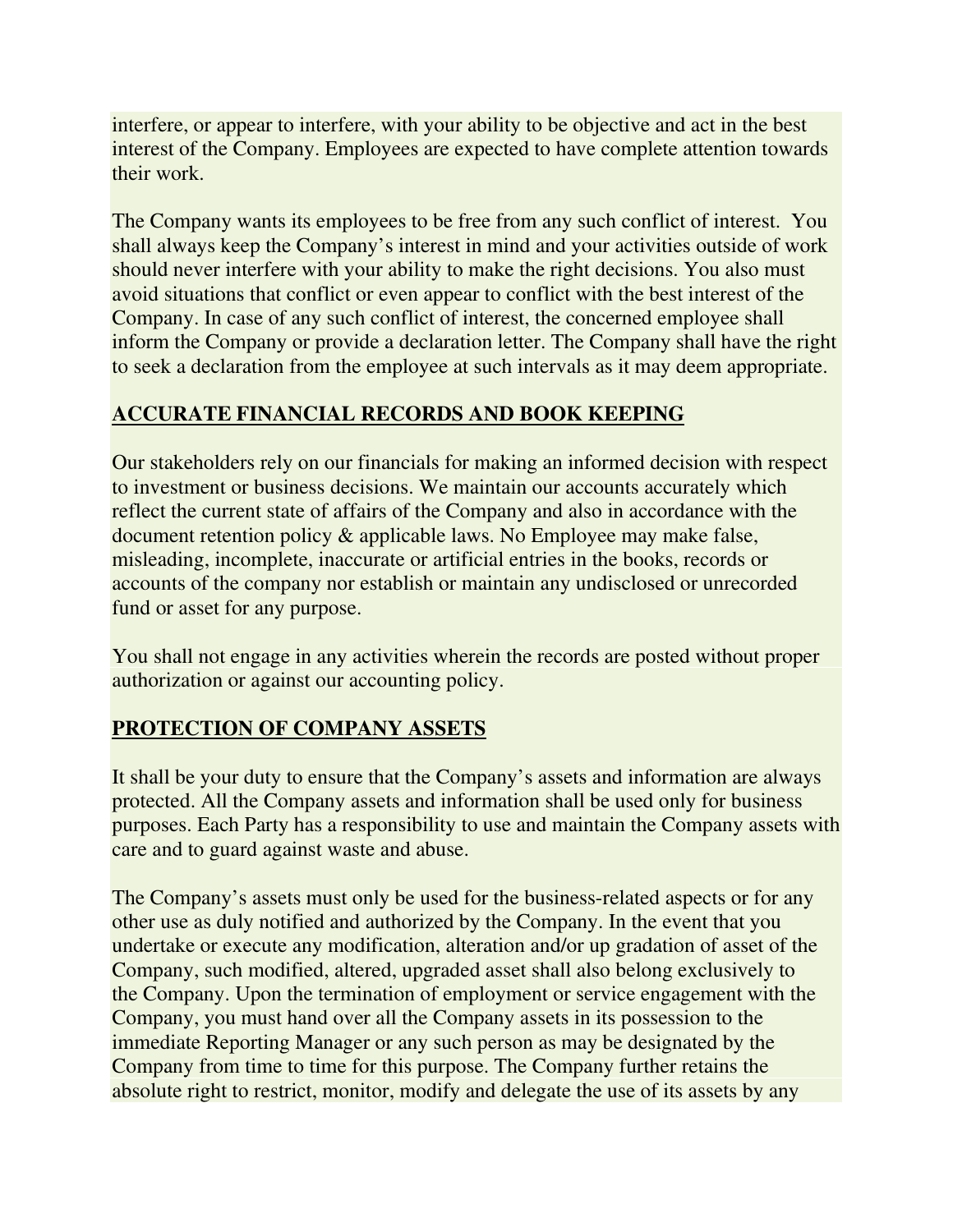Party. The Party will be solely responsible for the use of all assets of the Company that have been entrusted to its custody by the Company and no acts of commission or omission on behalf of the Company shall constitute a waiver of such responsibility or liability on its part.

During the course of employment or work related engagement with the Company, you could have access to a wide variety of data and documents, some of which may have been created by you alone or as a part of a team. The Company shall at all times retain absolute ownership of all such content, documents and/or data and you shall not copy, transmit, remove or alter such data except in pursuance of its official duties.

You could have access to Company or customer or partner-provided messaging systems and tools that are provided to facilitate business. These systems and tools include e-mail, fax, instant messaging, telephones, voice-mail, mobile devices, and file sharing via Internet and internal networks. All information sent or received using such messaging systems is the property of specific Company or customer or partner, and may be monitored by them.

The tone and content of all messaging is expected to be business-like and to reflect well on the Company.

# **DATA PRIVACY**

You shall ensure that any data collected with respect to any individuals including our customers or end users shall be adequately protected and not disclosed without obtaining their consents. You shall also ensure that all applicable regulations in the country where you operate shall be complied with respect to any data protection or privacy regulations.

# **INTELLECTUAL PROPERTY RIGHTS**

Redington respects the intellectual property rights of others and expects others to respect its intellectual property rights. You are responsible for protecting Redington's intellectual property rights. An important element of such protection is maintaining the confidentiality of Redington's trade secrets and proprietary information. You must respect the intellectual property of Redington and not use or reproduce copyrighted software, documentation, or other materials without written permission. In the course of working with or for Redington, you must not use proprietary information, patented technology or copyrighted software, documentation, or other materials of third parties without authorization.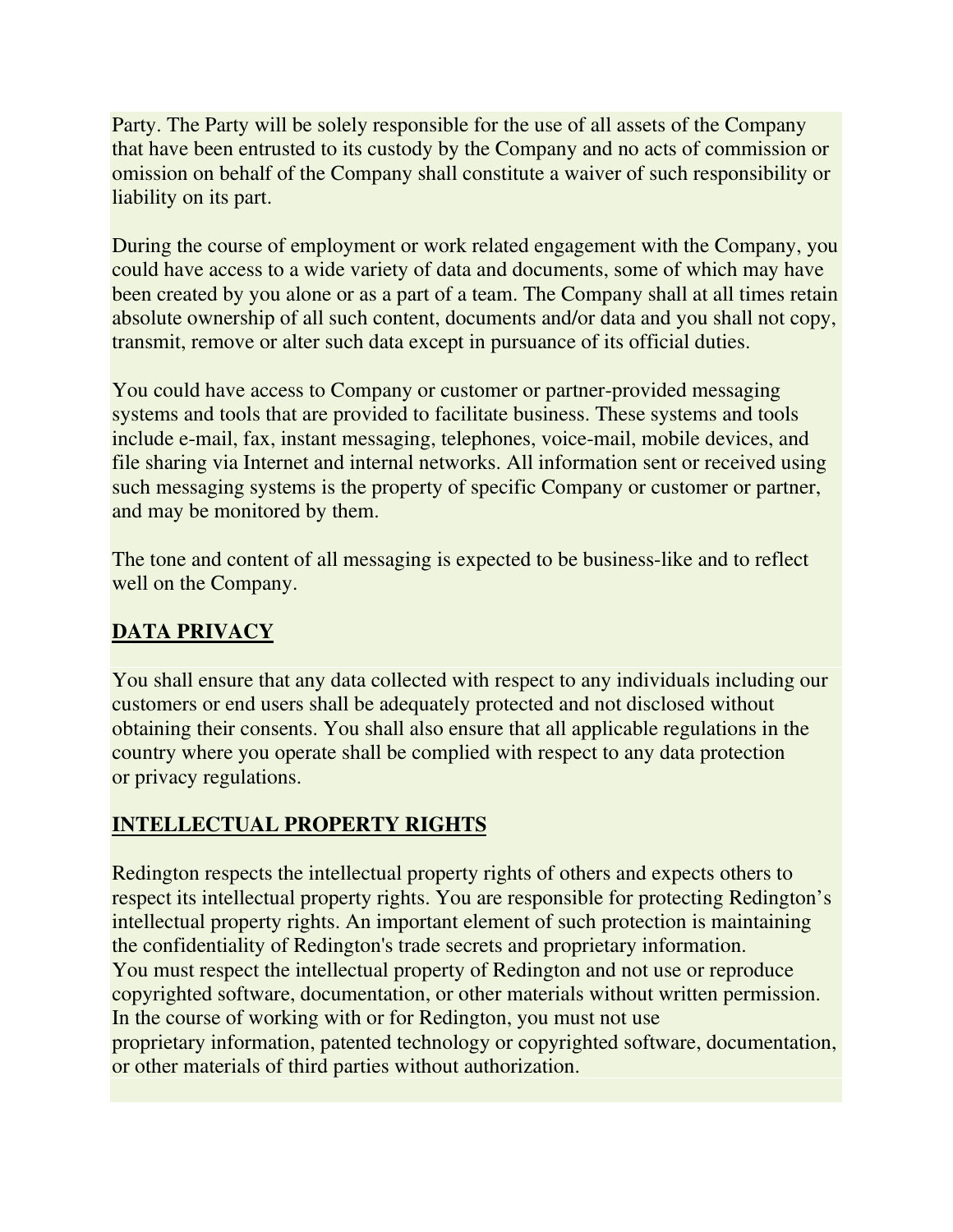# **INSIDER TRADING**

In case You possess any material, non-public information ("insider information"), You shall not trade in Redington's securities or securities of any other company to which such information pertains. You may not engage in any other action or take advantage of or pass on to others any material information known as an employee of Redington until it has been disclosed to the general public. These restrictions also apply to your spouses and family members. You are expected to familiarize yourself with these laws and consult qualified counsel for related advice.

# **ANTITRUST & COMPETITION LAWS**

Redington is committed to do its business in a fair, transparent and ethical manner. We outperform our competitors in a fair and honest manner without use of any illegal or anti-competitive practices.

Antitrust or competition laws enable to protect competition in the market and the consumer receive its benefits. Any kind of violation of such laws including any unfair or deceptive practices shall have huge ramifications including heavy penalties and reputational risks for the Company.

You must ensure that the business is conducted in the fair and transparent manner and without indulging in any unfair trade practices or deceptive manner including price fixing with competitors, boycotts, rigging. These practices are against the public policy and also against Redington's values and principles.

You are also not supposed to provide any false or misleading information about the products which you represent in the market or making any untrue statements about the products or making any claims without any facts or substance.

### **EXPORT CONTROL LAWS**

Redington is committed to comply with all applicable laws and regulations including any trade restriction or export control laws.

Employee shall note and understand that Redington deal with products, including hardware, software, technology, that may be subject to USA and other government export control regulations which restricts/regulates export/-re-export obligations.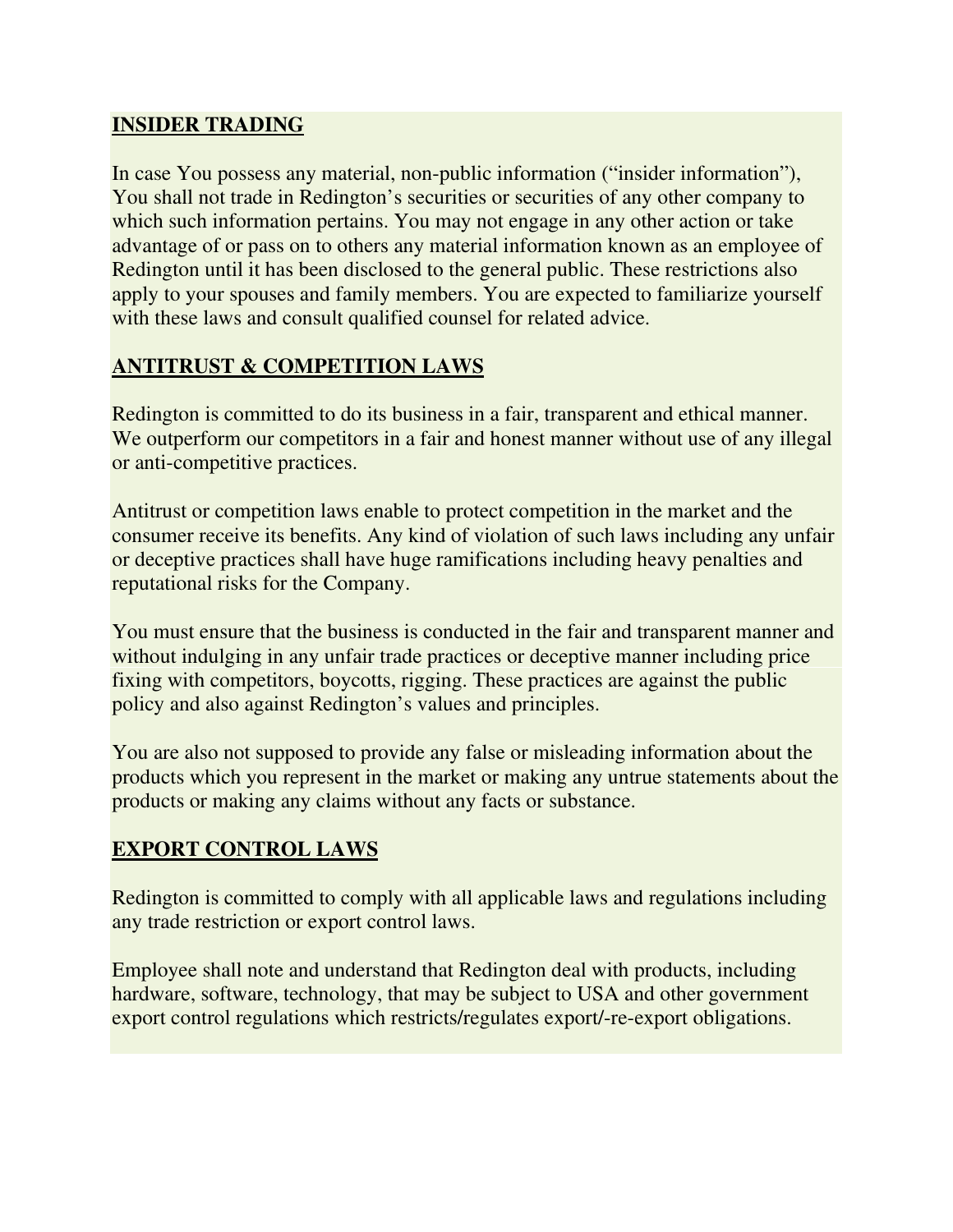It shall be understood that there are restrictions on products/services transactions with US government sanctioned parties – companies, firms or individuals named in the following:

- 1. Denied Parties List,
- 2. List of Specifically Designated Nationals,
- 3. Blocked Persons/Entity List,
- 4. Debarred Parties.

We shall be fully compliant with such restrictions.

We shall not service, quote or accept an order for US/(Other countries) products from above mentioned parties.

We shall be cognizant of the fact that goods and technologies sold by us shall not be used for the purpose of nuclear weapons, explosive devices, chemical or biological weapons including key components of production of such weapons and for purpose of missiles systems, to deliver weapons of mass destruction.

# **BRIBERY & CORRUPTION**

It is our policy to conduct all our business in an honest and ethical manner and in compliance with all relevant laws. We take a zero-tolerance approach to all matters involving dishonesty, bribery and corruption, lobbying with Government officials and are committed to act professionally, fairly and with integrity in all our business dealings including any Governmental entities and relationships wherever we operate and implementing and enforcing effective systems to counter dishonesty, bribery and corruption.

We must ensure that we are in compliance with all laws relevant to countering bribery and corruption in all the jurisdictions in which we operate which includes, but is not limited to, the UAE Federal Law No. 3/1987 (as amended) (commonly known as the UAE Penal Code), the US Foreign Corrupt Practices Act, the UK Bribery Act 2010 and any and all other anti-corruption and anti-bribery laws, regulations and resolutions which are applicable, in force and relevant in any and all of the jurisdictions in which we operate.

# **GIFTS AND HOSPITALITY**

Employees are expected to adhere to the gift policy and not to accept any gifts or hospitality which if disclosed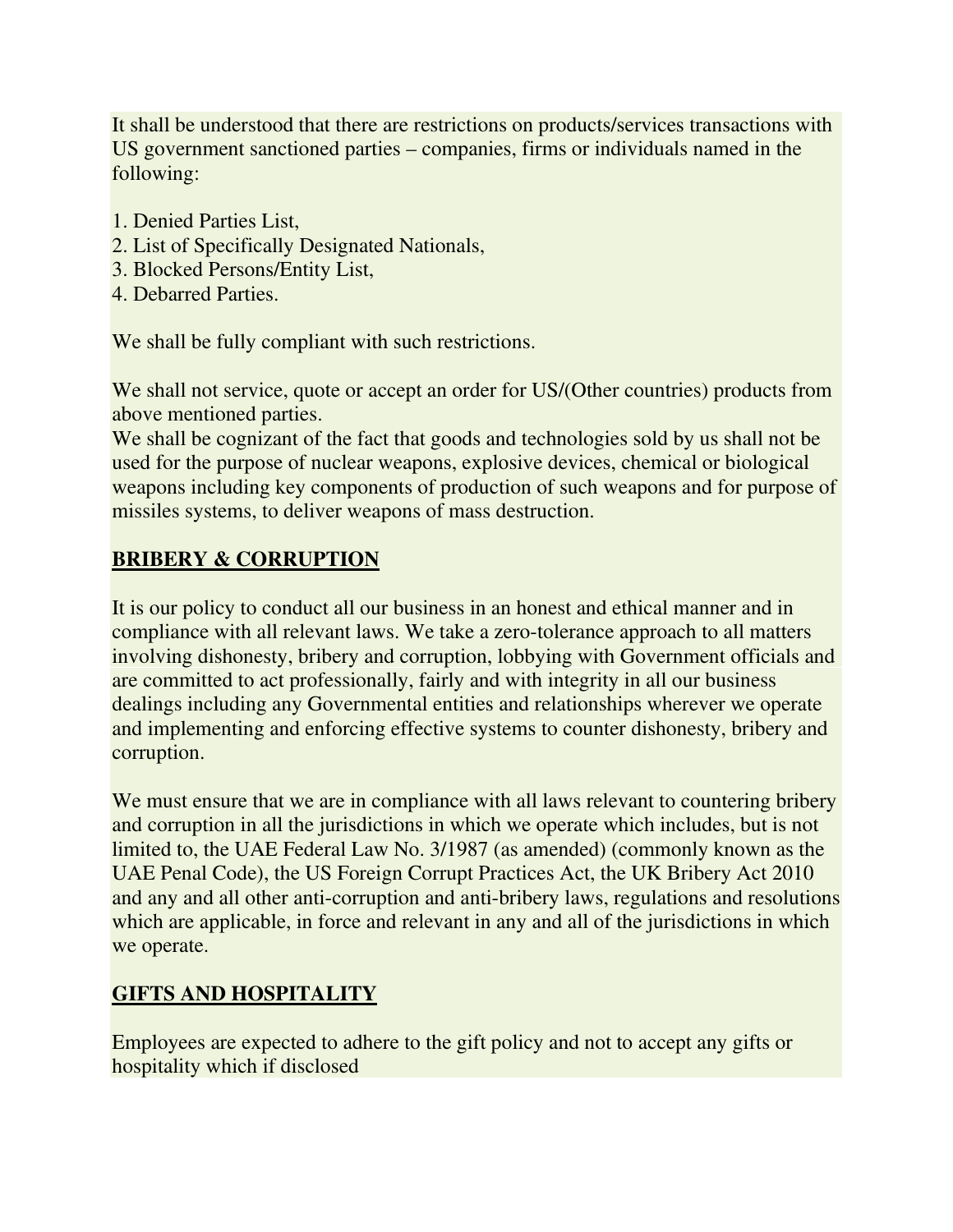in public shall act as an embarrassment. Employees must be aware that it is not prohibited to accept normal and appropriate hospitality (given and received) to or from third parties.

The giving or receipt of gifts is not prohibited, if the following requirements are met:  $\neg$  As long as the gift is worth not more than USD 30/-.

 $\neg$  It is not made with the intention of influencing a third party to obtain or retain business or a business

\_\_ advantage, or to reward the provision or retention of business or a business advantage, or in explicit or implicit exchange for favours or benefits;

 $\neg$  It complies with local law;

 $\neg$  It is given in our name, not in your name;

 $\neg$  It does not include cash or a cash equivalent (such as gift certificates or vouchers);

 $\neg$  It is appropriate in the circumstances;

 $\neg$  Taking into account the reason for the gift, it is of an appropriate type and value and given at an appropriate

time;

 $\neg$  It is given openly, not secretly; and

 $\neg$  Gifts should not be offered to, or accepted from, government officials or

representatives, or politicians or

political parties.

We appreciate that the practice of giving business gifts varies between countries and regions and what may be normal and acceptable in one region may not be in another. The test to be applied is whether in all the circumstances the gift or hospitality is reasonable and justifiable. The intention behind the gift should always be considered.

# **REPORTING OF VIOLATIONS**

You shall report any conduct, which you believe in good faith to be any actual or potential violation of this code of conduct.

Redington has an open door policy with regard to any such queries or report and shall be treated with utmost confidentiality. You may report any incident either to the Legal Counsel or shall send it to whistleblowerdesk@redingtongulf.com

Alternatively, you may contact the third party whistleblower hotline managed by Safecall as per the below contact details: